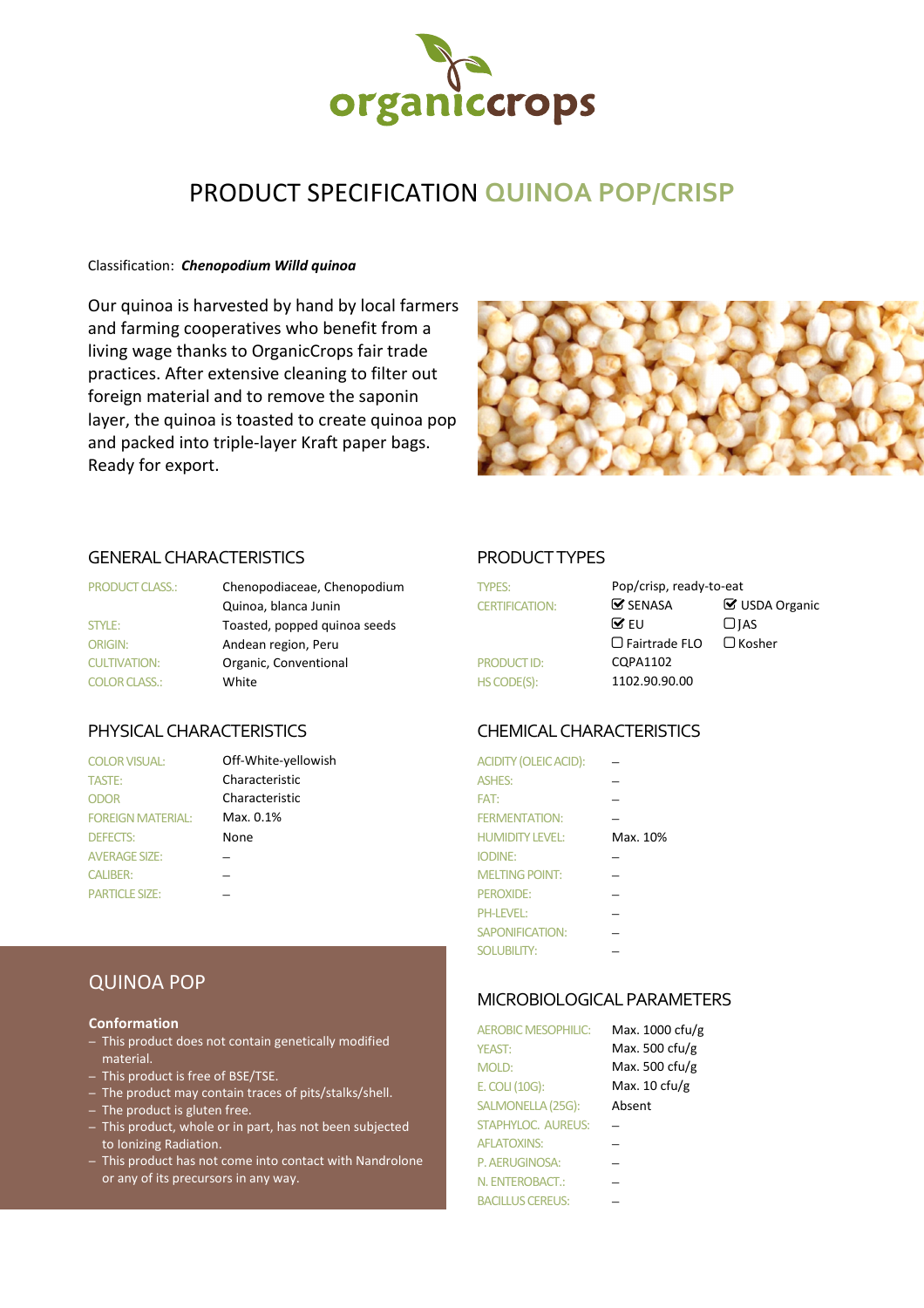# NUTRITION FACTS (100 g POR) **AMINO ACIDS:** per 1 g protein:<br>ASPARTIC ACID:  $\frac{1}{2}$

| <b>ENERGY:</b>         |
|------------------------|
| <b>PROTEIN:</b>        |
| <b>TOTAL FAT:</b>      |
| <b>SATURATED FAT:</b>  |
| <b>MONOUNSAT, FAT:</b> |
| POI YUNSAT, FAT:       |
| <b>CARBOHYDRATES:</b>  |

# **VITAMINS** LEUCINE: −

CAROTENE: − HO- PROLINE: − CHOLINE: − − − PROLINE: − FOLATE (B9): 42.3 mcg SARCOSINE: − NIACIN: 0.8 mg PANTOTHENIC ACID: − **− MINERALS** RIBOFLAVIN (B2): 0.28 mg THIAMIN (B1):  $0.14 \text{ mg}$  COPPERS: 0.2 mg VITAMIN B12: 0 mg VITAMIN B6:  $0.1 \text{ mg}$  M VITAMIN C:  $0 \text{ mg}$  M VITAMIN D: − → PHOSPHOROS VITAMIN E: 0.6 mg POTASSIUM: 179 mg POTASSIUM: 179 mg POTASSIUM: 179 mg POTASSIUM: 179 mg POTASSIUM: 179 mg POT

| C12-0 LAURIC:                     |                 |
|-----------------------------------|-----------------|
| C13-1-7 TRIDECONOIC:              | <b>OTHER</b>    |
| C13-0 TRIDECOANOIC:               | <b>ARSENIC</b>  |
| C <sub>14</sub> -0 MYRSTIC:       | ASH:            |
| C15-1-7 PENTADEC.:                | <b>CADMIU</b>   |
| C16-1-9 PALMTOLEIC:               | <b>CAFFEIN</b>  |
| C <sub>16</sub> -0 PALMITIC:      | <b>LEAD (PE</b> |
| C17-1-9 HEPTADEC.:                | <b>MERCUF</b>   |
| C17-0 HEPTADECANOIC: -            |                 |
| <b>C18-2-9-12 LINOLEIC:</b>       |                 |
| <b>C18-1-9 OLEIC:</b>             |                 |
| C <sub>18</sub> -0 STERIC:        | Q١              |
| C19-1-11 NONADEC.:                |                 |
| C19-0 NONADECANOIC                |                 |
| C <sub>20</sub> -1-15 EISOSENOIC: | <b>Typ</b>      |
| C <sub>22</sub> -0 BEHANIC:       | Qui             |
| C <sub>24</sub> -1-15 NERVONIC:   | flav            |
| C-24-0 LIGNOCENIC:                | mu              |

|                        |                               | <b>ASPARTIC ACID:</b> |  |
|------------------------|-------------------------------|-----------------------|--|
| <b>ENERGY:</b>         | 121 kcal. / KJ 502            | <b>GLUTAMIC ACID:</b> |  |
| <b>PROTEIN:</b>        | 4.6 <sub>g</sub>              | <b>SERINE:</b>        |  |
| <b>TOTAL FAT:</b>      | 1.92 g                        | <b>HISTIDINE:</b>     |  |
| <b>SATURATED FAT:</b>  | 0.23g                         | <b>GLYCINE:</b>       |  |
| <b>MONOUNSAT, FAT:</b> | 0.52 g                        | <b>THREONINE:</b>     |  |
| <b>POLYUNSAT, FAT:</b> | 1.08 <sub>g</sub>             | <b>ALANINE:</b>       |  |
| <b>CARBOHYDRATES:</b>  | $21.6$ g, of which            | <b>TYROSINE:</b>      |  |
|                        | $-$ Sugars: 0, Starch 17.6 g, | PHENYLALANINE:        |  |
|                        | $-$ Dietary fibers: 2.8 g     | <b>VALINE:</b>        |  |
| <b>CHOLESTEROL:</b>    | 0 <sub>mg</sub>               | <b>METHIONINE:</b>    |  |

# BETAINE: − LYSINE: −

ASPARTIC ACID:

ISOLEUCINE: −

| <b>RIBOFLAVIN (B2):</b> | $0.28$ mg           | <b>CALCIUM:</b>   | 27.2 mg           |
|-------------------------|---------------------|-------------------|-------------------|
| THIAMIN (B1):           | $0.14$ mg           | <b>COPPER:</b>    | 0.2 <sub>mg</sub> |
| VITAMIN A:              | 5 IU                | <b>FLUORIDE:</b>  |                   |
| <b>VITAMIN B12:</b>     | 0 <sub>mg</sub>     | IRON:             | 2.6 <sub>mg</sub> |
| VITAMIN B6:             | $0.1 \,\mathrm{mg}$ | <b>MAGNESIUM:</b> | 66.2 mg           |
| <b>VITAMIN C:</b>       | 0 <sub>mg</sub>     | <b>MANGANESE:</b> | 0.6 <sub>mg</sub> |
| VITAMIND:               |                     | PHOSPHOROS:       | $151 \text{ mg}$  |
| <b>VITAMINE:</b>        | 0.6 <sub>mg</sub>   | POTASSIUM:        | $179 \text{ mg}$  |
| <b>VITAMINK:</b>        |                     | <b>SELENIUM:</b>  | $2.7 \text{ mcg}$ |
|                         |                     | SODIUM:           | 6.8 <sub>mg</sub> |
| <b>FATTY ACIDS:</b>     |                     | ZINC:             | 1.1 <sub>mg</sub> |

| <b>C13-0 TRIDECOANOIC:</b> | ARSENIC (AS):        |      |
|----------------------------|----------------------|------|
| C14-0 MYRSTIC:             | ASH:                 | 0.8g |
| C15-1-7 PENTADEC.:         | CADMIUM (CD):        |      |
| C16-1-9 PALMTOLEIC:        | <b>CAFFEINE:</b>     |      |
| C16-0 PALMITIC:            | LEAD (PB):           |      |
| C17-1-9 HEPTADEC.:         | <b>MERCURY (HG):</b> |      |

# QUINOA POP

## **Typical usage**

Quinoa pop can be used as breakfast cereal, flavored, sugar-coated and mixed into muesli/granola bars - or be eaten as a snack. The product pairs well with dried fruit and can be used as a crunchy food component in dishes such as salads and desserts.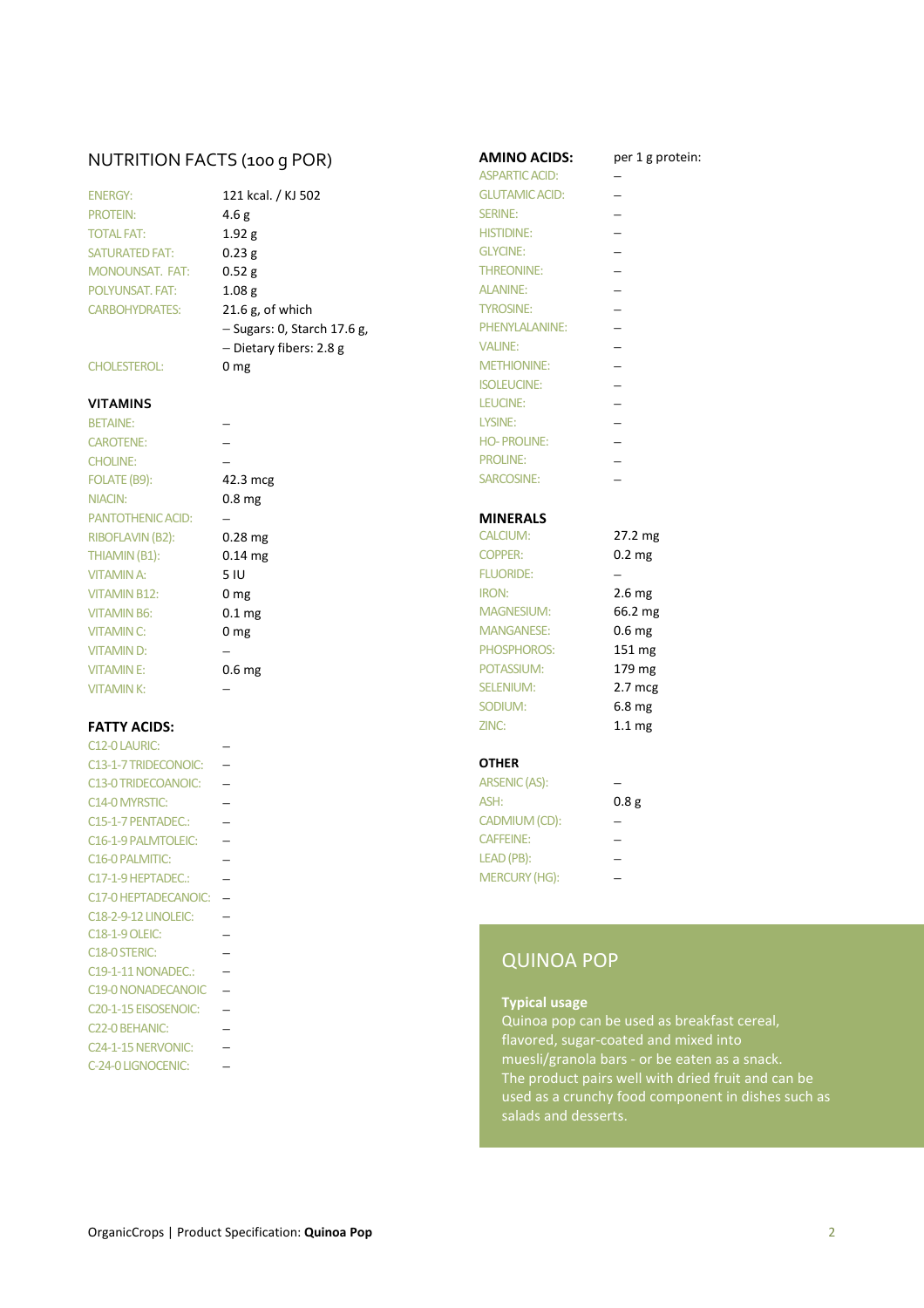# SHELF-LIFE & STORAGE

SHELF-LIFE: 12 months. STORAGE: Store in a temperature/humidity controlled environment, away from sunlight or other heat sources. STORAGE TEMP.: 18-22 degrees Celsius HUMIDITY: 40-50% H.R. AIRFLOW: 15 m/s

# ORDER SPECIFICATIONS

PACKAGING/PRES.: Triple layer Kraft paper bag 10 kg net. Other presentations on request SHIPPING: FOB Callao<br>MINIMUM ORDER: 5000 kg MINIMUM ORDER: DELIVERY DETAIL: FIFO LEAD TIME TO FOB: 24 days

# DISCLAIMER

All product, product specifications and data are subject to change without notice. OrganicCrops., its affiliates, agents, and employees, and all persons acting on its or their behalf (collectively, "OrganicCrops"), disclaim any and all liability for any errors, inaccuracies or incompleteness contained in any Product Specification or in any other disclosure relating to any product.

# Version: **0.8** / **April 2022** / SN

# INQUIRIES

Please direct all inquiries and other communication to:

| <b>OrganicCrops E.I.R.L.</b>                |                                |
|---------------------------------------------|--------------------------------|
| ADDRESS: Jr. Francisco Bolognesi 248 Dpt. 3 | TELEPHONE: +51 (0)42 602 067   |
| Tarapoto, 22202                             | EMAIL: hello@organiccrops.net  |
| San Martin, Perú                            | INTERNET: www.organiccrops.net |
| RUC#: 20600134109                           |                                |